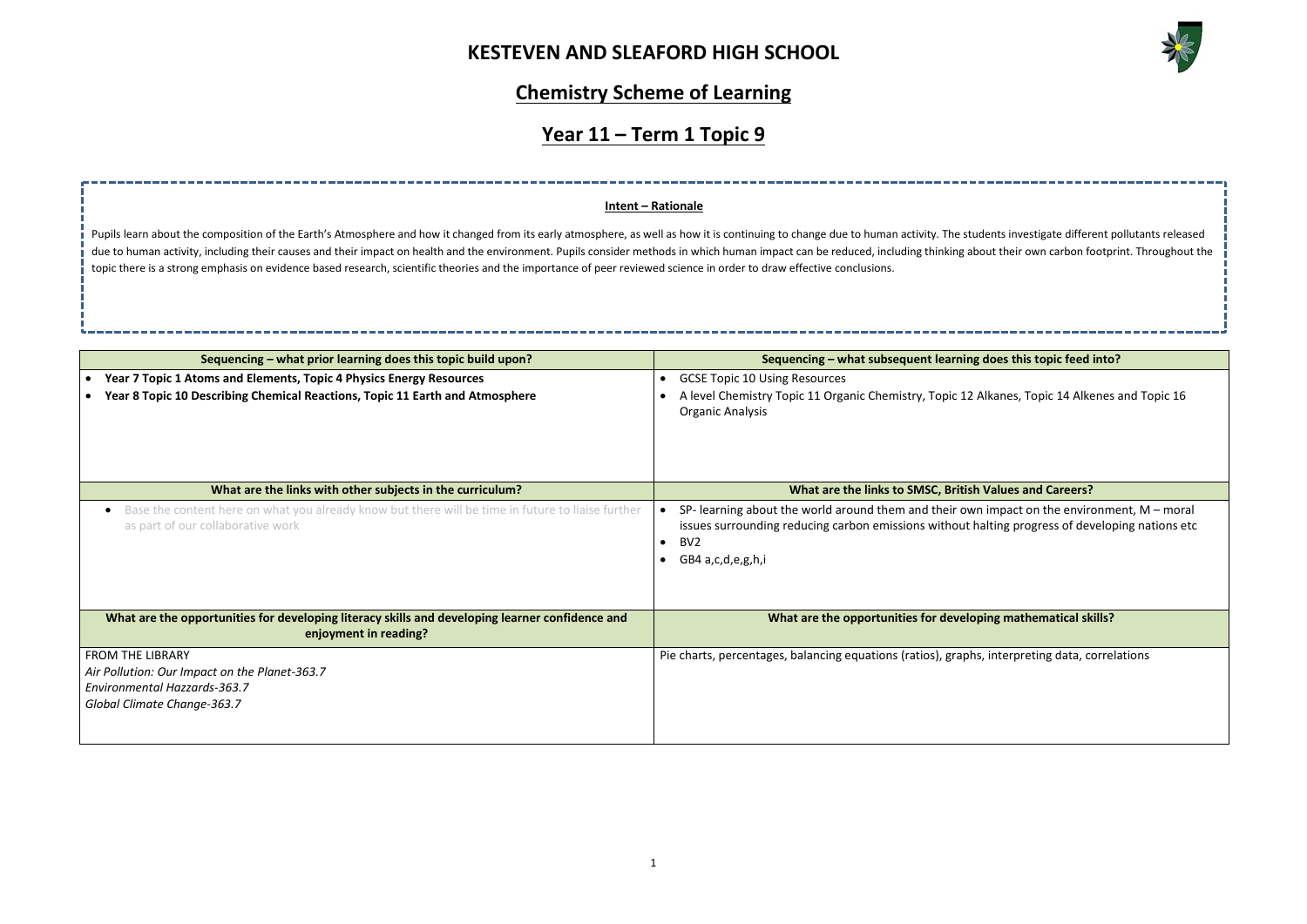

| e is limited because of the time scale of 4.6 |
|-----------------------------------------------|
|                                               |
| articles and unburned hydrocarbons may        |
| nosphere                                      |
| this will result in global climate change     |
|                                               |
|                                               |

## **Chemistry Scheme of Learning**

## **Year 11 Term 3 Topic 9**

## **Intent – Concepts**

#### **What knowledge will students gain and what skills will they develop as a consequence of this topic?**

#### **Know**

- I know that for 200 million years, the proportions of different gases in the atmosphere have been much the same as they are today
- I know the theories about what was in the Earth's early atmosphere and how the atmosphere was formed have changed and developed over time. Evidence for the early atmosphere billion years
- I know that algae and plants produced the oxygen that is now in the atmosphere by photosynthesis, as well as decreasing the percentage of carbon dioxide
- I can describe the main changes in the atmosphere over time and some of the likely causes of these changes
- I know that some human activities increase the amounts of greenhouse gases in the atmosphere. These include carbon dioxide and methane
- I can recall two human activities that increase the amounts of each of the greenhouse gases carbon dioxide and methane.
- I can recognise the importance of peer review of results and of communicating results to a wide range of audiences
- I know that an increase in average global temperature is a major cause of climate change
- I can describe briefly four potential effects of global climate change
- I know that the carbon footprint is the total amount of carbon dioxide and other greenhouse gases emitted over the full life cycle of a product, service or event
- I know that the carbon footprint can be reduced by reducing emissions of carbon dioxide and methane
- I know that the combustion of fuels is a major source of atmospheric pollutants
- I know that the gases released into the atmosphere when a fuel is burned may include carbon dioxide, water vapour, carbon monoxide, sulfur dioxide and oxides of nitrogen. Solid p also be released that form particulates in the atmosphere
- I know that carbon monoxide is a toxic gas. It is colourless and odourless and so is not easily detected
- I know that particulates cause global dimming and health problems for humans

#### **Apply**

- I know that volcanoes also produced nitrogen which gradually built up in the atmosphere and there may have been small proportions of methane and ammonia
- I know that when the oceans formed carbon dioxide dissolved in the water and carbonates were precipitated producing sediments, reducing the amount of carbon dioxide in the atr
- I know that carbon dioxide was also decreased by the formation of sedimentary rocks and fossil fuels that contain carbon
- I can describe and explain the formation of deposits of limestone, coal, crude oil and natural gas.
- I know that greenhouse gases in the atmosphere maintain temperatures on Earth high enough to support life. Water vapour, carbon dioxide and methane are greenhouse gases
- I know that based on peer-reviewed evidence, many scientists believe that human activities will cause the temperature of the Earth's atmosphere to increase at the surface and that
- I can discuss the scale, risk and environmental implications of global climate change
- I can describe actions to reduce emissions of carbon dioxide and methane and give reasons why actions may be limited
- I know that most fuels, including coal, contain carbon and/or hydrogen and may also contain some sulfur
- I can describe how carbon monoxide, soot (carbon particles), sulfur dioxide and oxides of nitrogen are produced by burning fuels
- I know that sulfur dioxide and oxides of nitrogen cause respiratory problems in humans and cause acid rain
- I can describe and explain the problems caused by increased amounts of these pollutants in the air

#### **Extend**

- I can interpret evidence and evaluate different theories about the Earth's early atmosphere
- I can describe the greenhouse effect in terms of the interaction of short and long wavelength radiation with matter
- I can evaluate the quality of evidence in a report about global climate change given appropriate information
- I can predict the products of combustion of a fuel given appropriate information about the composition of the fuel and the conditions in which it is used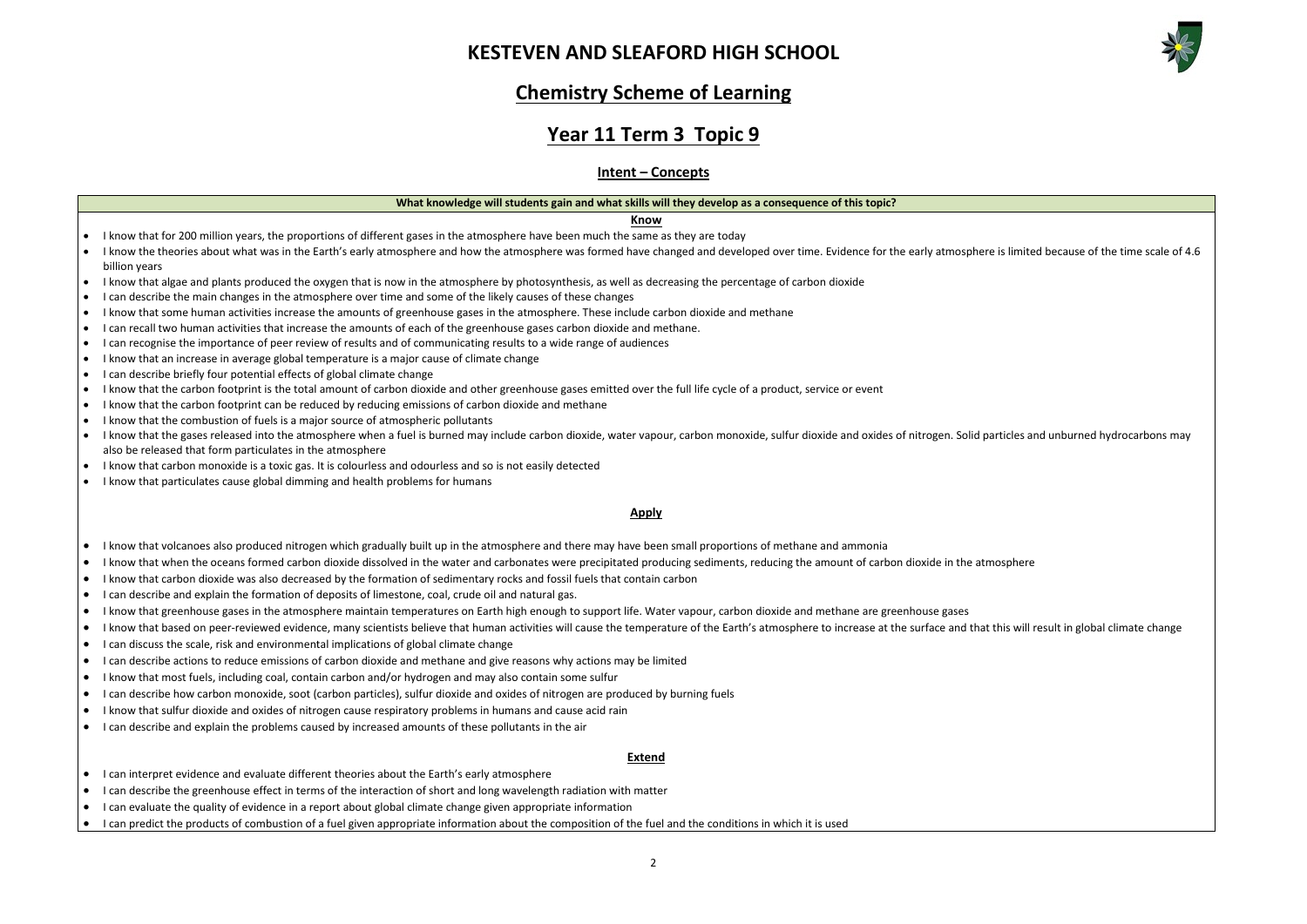

## **What is subject specific specific specific sets**

# **Letarallenge challenge in the control activities and resources**

|                               | What subject specific language will be used and developed in this topic?                                                                                                   | What opportunities are available for assess    |
|-------------------------------|----------------------------------------------------------------------------------------------------------------------------------------------------------------------------|------------------------------------------------|
| Atmosphere                    | The relatively thin layer of gases that surround the planet                                                                                                                | Long answer questions after lessons 1, 2 and 6 |
| Carbon capture and<br>storage | The method of pumping carbon dioxide produced in fossil fuel power stations<br>deep underground to be absorbed by porous rock                                              | Test after lesson 6                            |
| <b>Carbon footprint</b>       | The total amount of carbon dioxide and greenhouse gases emitted over the full<br>life cycle of a product, service or event                                                 |                                                |
| <b>Global dimming</b>         | When particulates travel into the upper atmosphere reflecting sunlight back into<br>space                                                                                  |                                                |
| <b>Global warming</b>         | Increased proportions of greenhouse gases from human activities increasing<br>average global temperatures                                                                  |                                                |
| Greenhouse gas                | Gas molecules that absorb infrared radiation radiated by Earth as it cools down.<br>This increases the energy store of the gases In the atmosphere and warms the<br>Earth  |                                                |
| Incomplete<br>combustion      | When a fuel burns in insufficient oxygen producing carbon monoxide as a toxic<br>product                                                                                   |                                                |
| Nitrogen oxides               | These are produced when high temperatures in car engines allow normally<br>unreactive nitrogen gas in the air to react with oxygen. They are toxic and cause<br>acid rain. |                                                |
| <b>Particulates</b>           | Small solid particle given from motor vehicles as a result of incomplete<br>combustion of its fuel. This is often unburnt carbon or hydrocarbons                           |                                                |
| Photosynthesis                | The chemical reaction in which plants use light energy from the sun to covert<br>carbon dioxide and water into glucose and oxygen                                          |                                                |

## **Intent – Concepts**

| <b>Lesson title</b>                                     | <b>Learning challenge</b>                                                                                                                                                                                                                                                                                                                                                                              | <b>Higher level challenge</b>                                                                                                                                                                                                                                                                                                                                               | Suggested |
|---------------------------------------------------------|--------------------------------------------------------------------------------------------------------------------------------------------------------------------------------------------------------------------------------------------------------------------------------------------------------------------------------------------------------------------------------------------------------|-----------------------------------------------------------------------------------------------------------------------------------------------------------------------------------------------------------------------------------------------------------------------------------------------------------------------------------------------------------------------------|-----------|
| <b>Lesson 1 Composition of the</b><br><b>Atmosphere</b> | I know that for 200 million years, the<br>proportions of different gases in the<br>atmosphere have been much the same<br>as they are today<br>I know the theories about what was in<br>the Earth's early atmosphere and how<br>the atmosphere was formed have<br>changed and developed over time.<br>Evidence for the early atmosphere is<br>limited because of the time scale of 4.6<br>billion years | I know that volcanoes also produced<br>nitrogen which gradually built up in the<br>atmosphere and there may have been<br>small proportions of methane and<br>ammonia<br>know that when the oceans formed<br>carbon dioxide dissolved in the water<br>and carbonates were precipitated<br>producing sediments, reducing the<br>amount of carbon dioxide in the<br>atmosphere |           |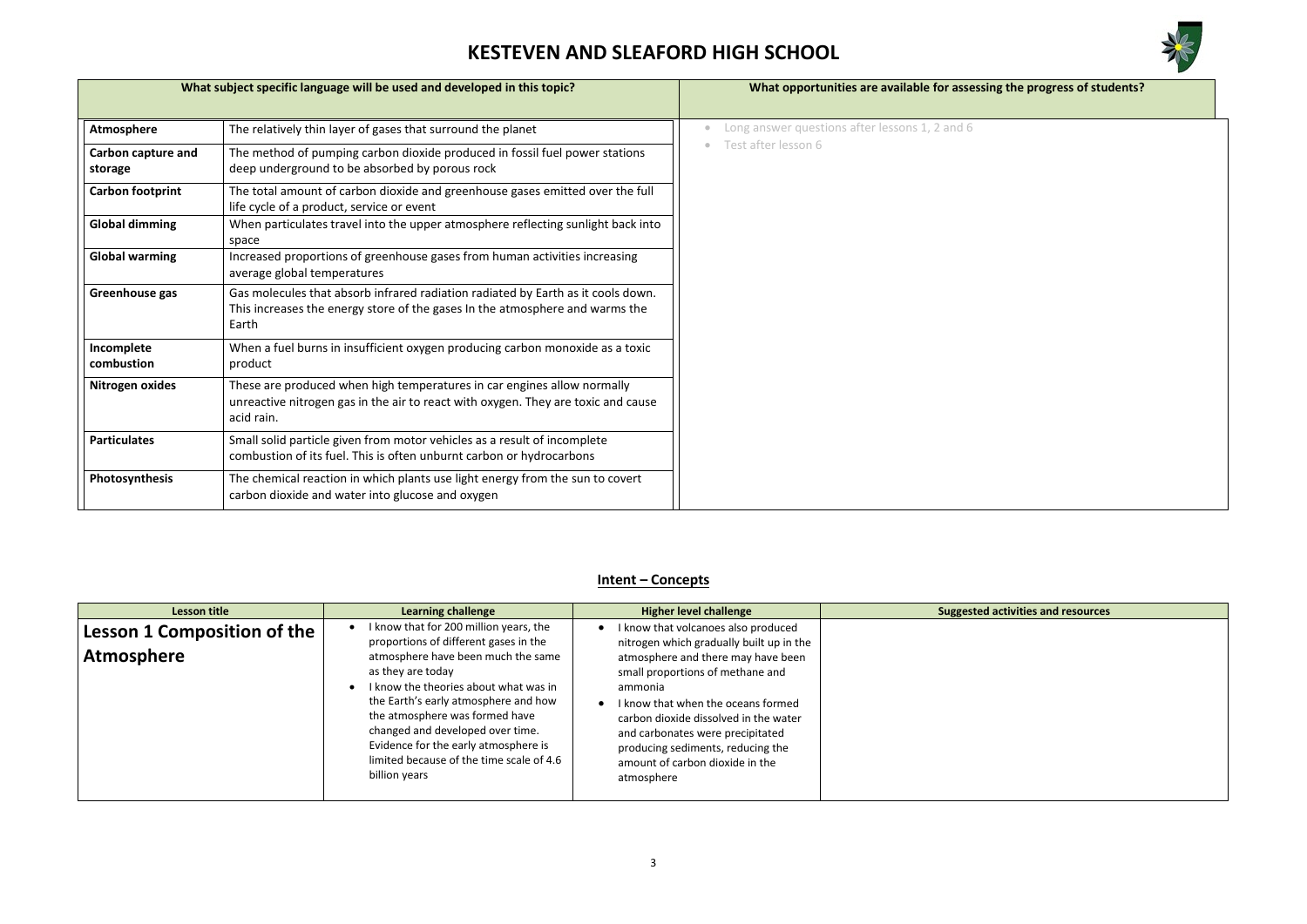

| <b>Lesson 2 Changes to the</b><br><b>Atmosphere</b>                   | I know that algae and plants produced<br>$\bullet$<br>the oxygen that is now in the<br>atmosphere by photosynthesis, as well<br>as decreasing the percentage of carbon<br>dioxide<br>I can describe the main changes in the<br>atmosphere over time and some of the<br>likely causes of these changes                                                                                                                                                                                                                                                                                                       | I know that carbon dioxide was also<br>$\bullet$<br>decreased by the formation of<br>sedimentary rocks and fossil fuels that<br>contain carbon<br>I can describe and explain the<br>formation of deposits of limestone,<br>coal, crude oil and natural gas.<br>I can interpret evidence and evaluate<br>different theories about the Earth's<br>early atmosphere                                                                                                                                                                                                  |
|-----------------------------------------------------------------------|-------------------------------------------------------------------------------------------------------------------------------------------------------------------------------------------------------------------------------------------------------------------------------------------------------------------------------------------------------------------------------------------------------------------------------------------------------------------------------------------------------------------------------------------------------------------------------------------------------------|-------------------------------------------------------------------------------------------------------------------------------------------------------------------------------------------------------------------------------------------------------------------------------------------------------------------------------------------------------------------------------------------------------------------------------------------------------------------------------------------------------------------------------------------------------------------|
| <b>Lesson 3 &amp; 4 Greenhouse</b><br><b>Gases and Human Activity</b> | I know that some human activities<br>$\bullet$<br>increase the amounts of greenhouse<br>gases in the atmosphere. These include<br>carbon dioxide and methane<br>I can recall two human activities that<br>increase the amounts of each of the<br>greenhouse gases carbon dioxide and<br>methane.<br>I can recognise the importance of peer<br>review of results and of communicating<br>results to a wide range of audiences<br>I know that an increase in average<br>global temperature is a major cause of<br>climate change<br>I can describe briefly four potential effects of<br>global climate change | I know that greenhouse gases in the<br>atmosphere maintain temperatures on<br>Earth high enough to support life.<br>Water vapour, carbon dioxide and<br>methane are greenhouse gases<br>I know that based on peer-reviewed<br>evidence, many scientists believe that<br>human activities will cause the<br>temperature of the Earth's atmosphere<br>to increase at the surface and that this<br>will result in global climate change<br>I can describe the greenhouse effect in<br>terms of the interaction of short and<br>long wavelength radiation with matter |
| <b>Lesson 5 Carbon Footprint</b>                                      | I know that the carbon footprint is the<br>total amount of carbon dioxide and<br>other greenhouse gases emitted over<br>the full life cycle of a product, service or<br>event<br>I know that the carbon footprint can be<br>reduced by reducing emissions of<br>carbon dioxide and methane                                                                                                                                                                                                                                                                                                                  | I can discuss the scale, risk and<br>$\bullet$<br>environmental implications of global<br>climate change<br>I can describe actions to reduce<br>$\bullet$<br>emissions of carbon dioxide and<br>methane and give reasons why actions<br>may be limited<br>I can evaluate the quality of evidence in<br>a report about global climate change<br>given appropriate information                                                                                                                                                                                      |
| <b>Lesson 6 Pollutants</b>                                            | I know that the combustion of fuels is a<br>$\bullet$<br>major source of atmospheric pollutants<br>I know that the gases released into the<br>atmosphere when a fuel is burned may<br>include carbon dioxide, water vapour,<br>carbon monoxide, sulfur dioxide and<br>oxides of nitrogen. Solid particles and<br>unburned hydrocarbons may also be<br>released that form particulates in the<br>atmosphere<br>I know that carbon monoxide is a toxic<br>gas. It is colourless and odourless and<br>so is not easily detected                                                                                | I know that most fuels, including coal,<br>contain carbon and/or hydrogen and<br>may also contain some sulfur<br>I can describe how carbon monoxide,<br>$\bullet$<br>soot (carbon particles), sulfur dioxide<br>and oxides of nitrogen are produced by<br>burning fuels<br>I know that sulfur dioxide and oxides of<br>nitrogen cause respiratory problems in<br>humans and cause acid rain<br>I can describe and explain the problems<br>caused by increased amounts of these<br>pollutants in the air                                                           |